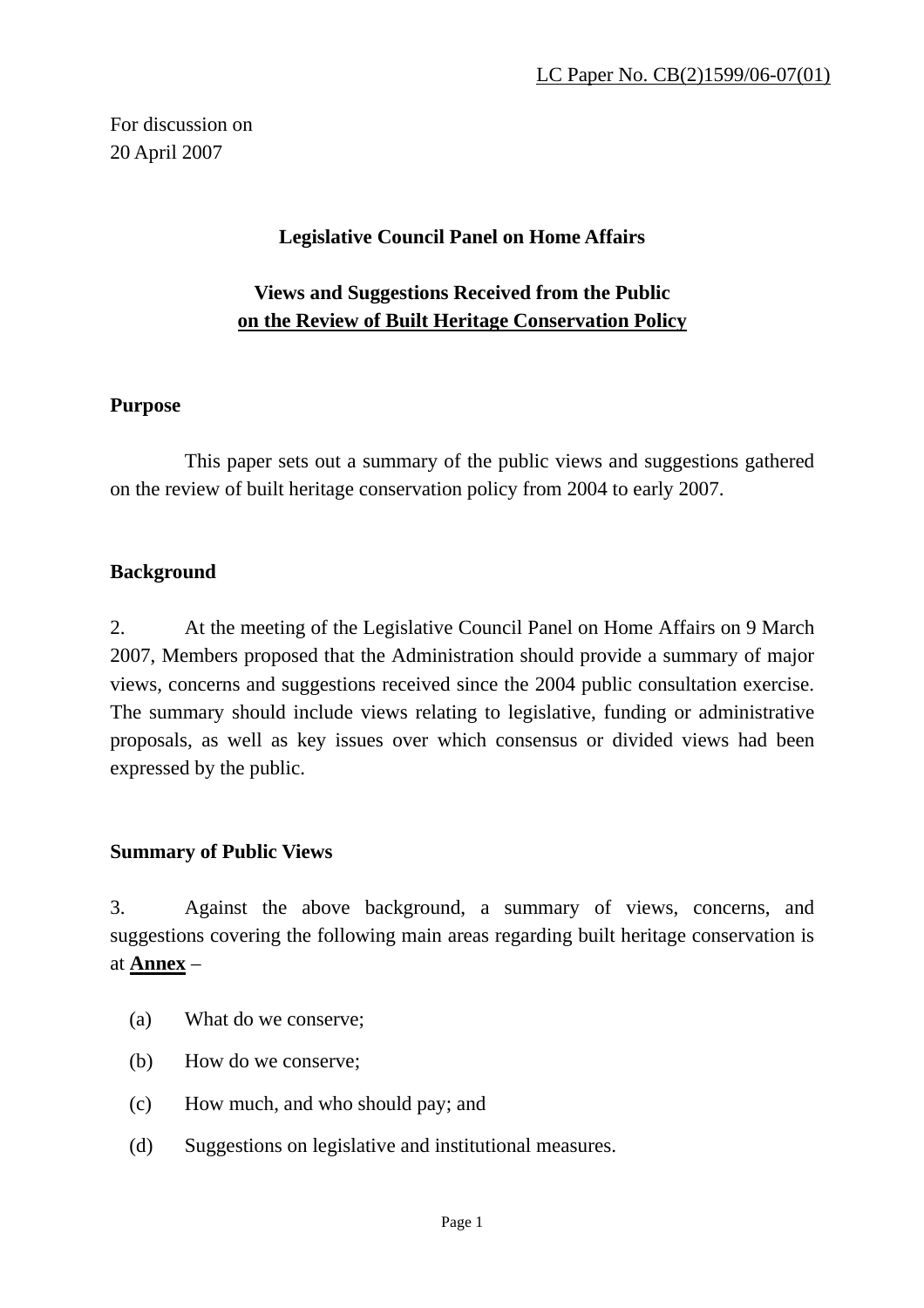4. The public views we have received so far point to the need for substantial improvements to the current policy and practices on built heritage conservation. There was general support for –

- (a) Adopting a holistic approach to heritage conservation;
- (b) Revising the current assessment and selection process of built heritage;
- (c) Expanding the scope of protection from individual buildings to "streets" and "areas" through creation of "conservation areas/zones";
- (d) Incorporating built heritage conservation into the overall town planning and urban renewal process;
- (e) Allocating more resources on built heritage conservation through the provision of economic incentives and the establishment of a heritage trust fund;
- (f) Revamping the current Antiquities and Monuments Ordinance and empowering the Antiquities Advisory Board;
- (g) Widening and deepening public participation in heritage conservation matters; and
- (h) Enhancing coordination among Government bureaux and departments and creating a single dedicated heritage conservation authority.

5. However, there have been diverse views on the following fundamental issues –

- (a) Whether we should include collective memory into the assessment criteria, and if so, how should the concept be defined and its weighting relative to other assessment criteria?
- (b) How exactly should we strike a balance between heritage conservation and economic development, given the substantial costs of conserving built heritage, especially through in-situ preservation?
- (c) Whether reconstruction and relocation would be acceptable preservation approaches in cases where historic buildings could not be kept in-situ?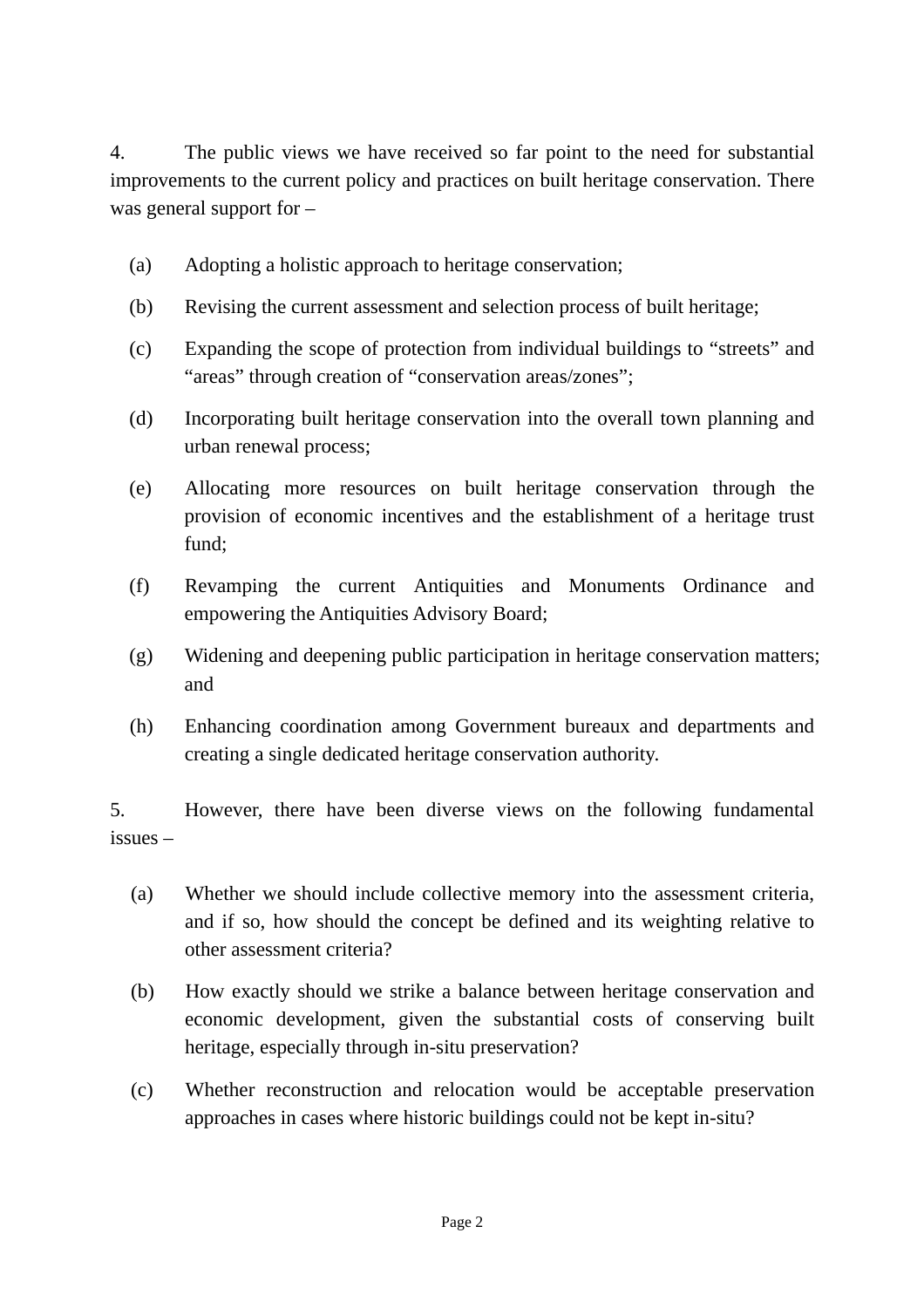- (d) How should a historic building be put into beneficial adaptive re-use if the building has lost its original function, or keeping its original use is no longer in the interest of sustaining the building? What should be the most appropriate re-uses of historic buildings? Should the re-use be related to the original use? Should commercial elements (e.g. converting historic buildings into tourist facilities) ever come into play? And if so, when and how far?
- (e) Whether the Government should acquire a historic building or resume the piece of land in question under exceptional circumstances despite that a majority of views agree to the principle that we should conserve, but not take over ownership?
- (f) Whether the public are willing to contribute more towards the huge costs involved in built heritage conservation despite the majority wish that more resources should be devoted to this area?
- (g) Whether it would be necessary to introduce and institutionalise some of the proposed economic incentives involving land use (e.g. transfer of development rights and land exchange) for the purpose of built heritage conservation, bearing in mind their complexities and far-reaching implications, as opposed to considering each and every request on a case-by-case basis?

## **Way Forward**

6. As reported to the Members at the meeting on 9 March, we will take into account the results of this round of public engagement in drawing up a package of improvement proposals on built heritage conservation. We expect to be able to announce the proposals and measures on built heritage conservation in the latter half of 2007.

Home Affairs Bureau April 2007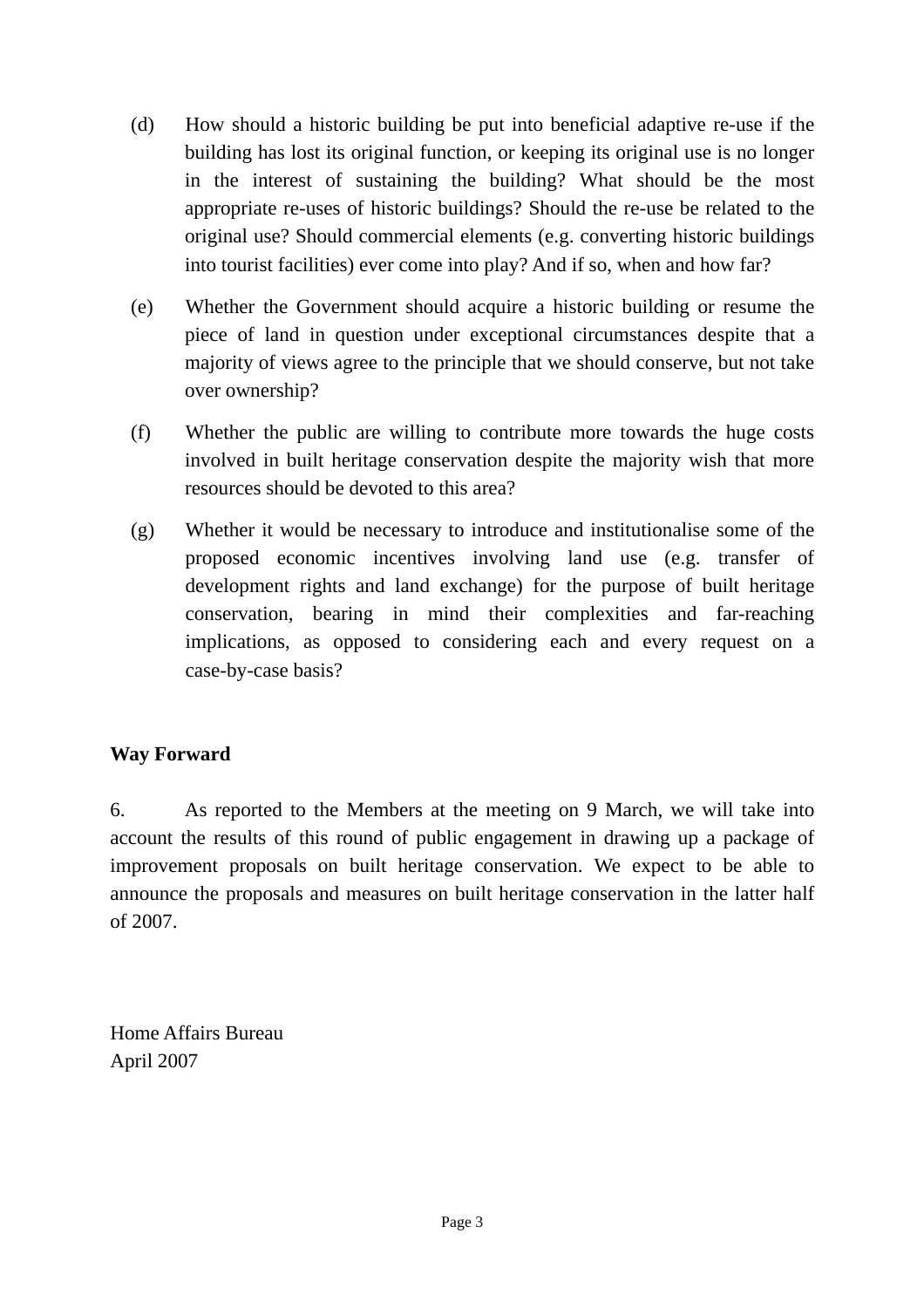#### **Annex**

# **Summary of Public Views and Suggestions Received since 2004 on the Built Heritage Conservation Policy Review**

#### **I. What Do We Conserve?**

#### **A. Holistic approach**

- 1. There was general support for the formulation of a holistic approach that would enable Hong Kong to take a comprehensive view on what, and how many, heritage items to conserve, and see through the whole conservation process from identification of heritage items for conservation to adaptive re-use and management.
- 2. Some felt that it would be necessary to clearly define the term "built heritage", which should not necessarily be confined to the buildings alone, but should cover the settings of the buildings concerned. There were also views that since Hong Kong had a wide range of heritage (including built heritage, traditions, customs, both tangible and intangible, Chinese and Western), efforts should be made to conserve the various types of heritage to showcase the richness and diversity of Hong Kong's culture. Others however suggested that we should not be too ambitious and should first focus on protecting historic buildings (tangible heritage).
- 3. There were views that we had to strike a balance between the protection of tangible (e.g. buildings and structures) and intangible heritage (e.g. local traditions, rituals, customs and popular cultures) by including intangible heritage in the review as well. Some raised that "people" and social capital were important factors in considering the preservation of historic buildings. It would be preferable to keep the existing residents living in these buildings so as to preserve the associated social and community networks. On the other hand, a considerable number of residents in these old buildings indicated their wish to improve their living conditions through relocation to other better-equipped buildings.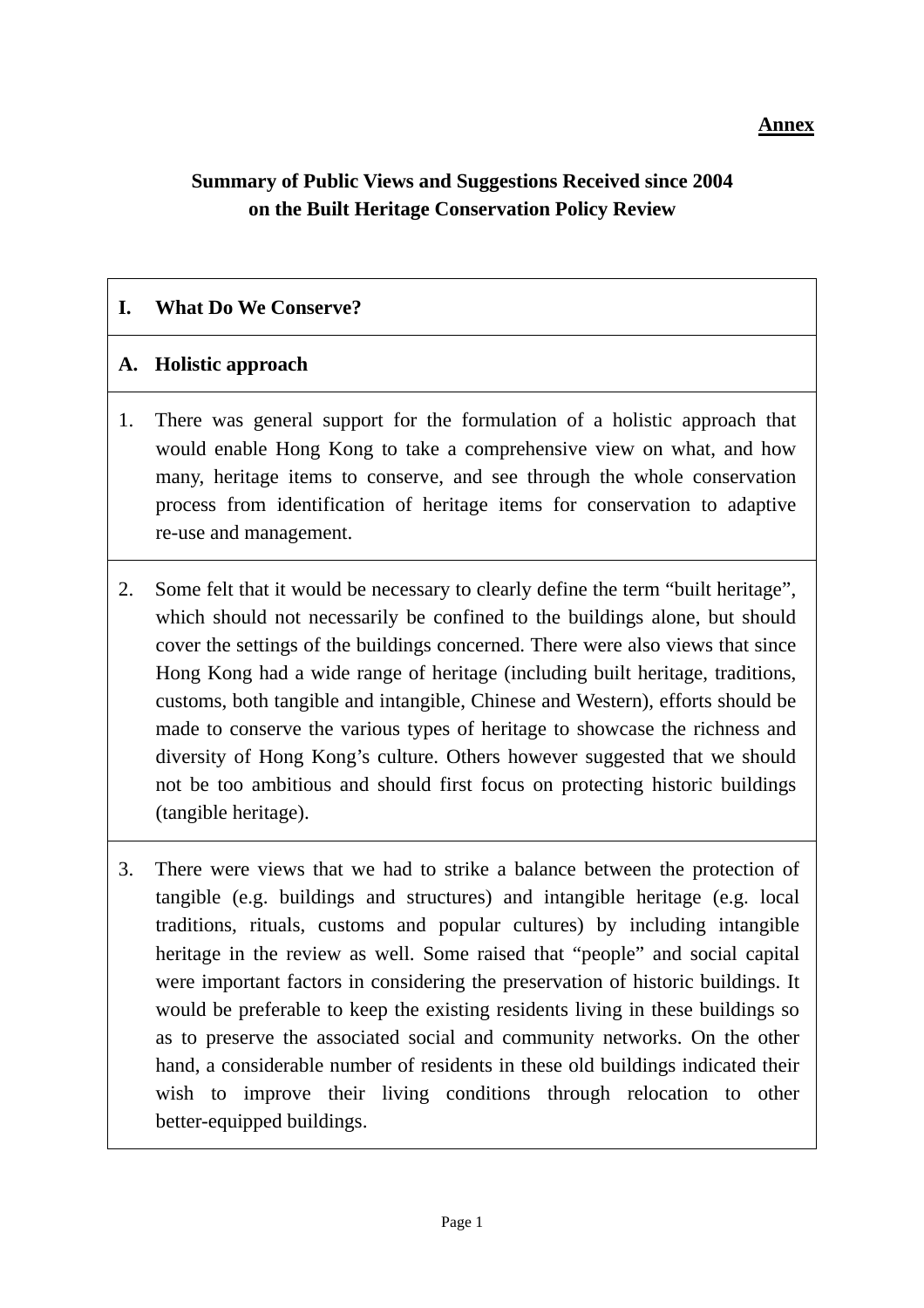- 4. Some considered that development had always been given primary consideration in Hong Kong. In order to make heritage conservation successful, there should be a vision explicitly recognising the social importance of conservation and a framework for identification of heritage buildings/sites.
- 5. Some suggested that it was incorrect to say that heritage conservation would hinder economic development. Instead, proper conservation of heritage assets should be able to add value to land.
- 6. There were suggestions that an inventory of Hong Kong's built heritage should be compiled, e.g. by way of a territory-wide survey on built heritage, with a view to facilitating the preservation of these buildings.
- 7. Some suggested that information about all pre-1950 buildings should be made known to the public while some considered that we should draw up a comprehensive list of all historic buildings regardless of their age, not only restricted to those that were built before 1950.
- 8. Some favoured that a comprehensive survey should be conducted among the general public, District Councils and stakeholders groups on items to be conserved. Some took the view that the assessment and selection of historic buildings should be dealt with by experts from the various professions.
- 9. While there was support for compiling a list of historic buildings and consulting the community on the selection and priorities for conservation, some expressed reservations that this would accelerate demolition of these buildings after the list was made available to the public.
- 10. There were views that we should develop a charter (similar to the Burra Charter) setting out Hong Kong's conservation principles and values on built heritage.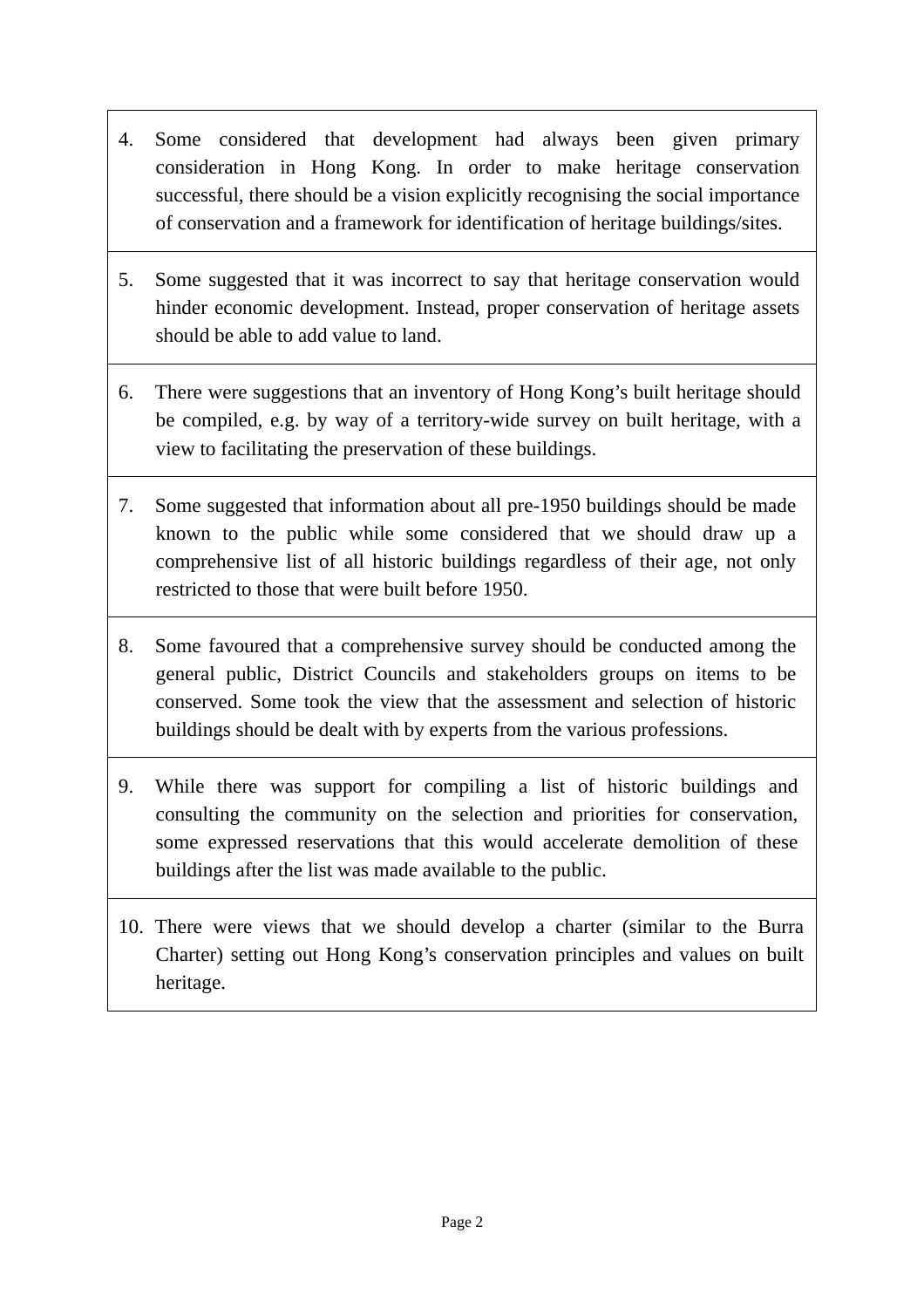# **B. Assessment and selection of historic buildings**

- 1. There was general support for improving the transparency of the current assessment and selection process (including weightings of different assessment criteria and grading/scores awarded to individual historic buildings) and enhancing public participation in the system. A clear and transparent assessment system would be essential to facilitating public understanding of what should be selected.
- 2. The heritage assessment criteria should be expanded from historical significance and architectural merit to include cultural, aesthetic and social factors with reference to international standards. Apart from culture and heritage values which are of prime importance, economic and environmental improvement considerations should also be given due regard.
- 3. Some suggested that we should set up a grading system, with several (3-5) tiers of graded buildings accorded with different levels of protection. However, those who were against this proposal considered there was no point introducing a revised grading system if it did not come with effective statutory protection for the graded buildings.
- 4. Many were of the view that the determining criteria of built heritage conservation should not only be restricted to historical significance and architectural merits, but should also include collective memory associated with built structures, areas or places that reflect the traditional ways of life, and cultural and social activities experienced by the common people.
- 5. While there were calls for including collective memory as one of the heritage assessment criteria, some felt that it would be necessary to define clearly what constituted "collective memory" to avoid abuse and that there was no need to preserve ways of life, which were continuously evolving through time. Many considered the concept of collective memory too vague and not easy to define, concrete examples should be used to illustrate its meaning. Some also doubted if a building, despite its lack of other merits, should be preserved merely because of the collective memory associated with it.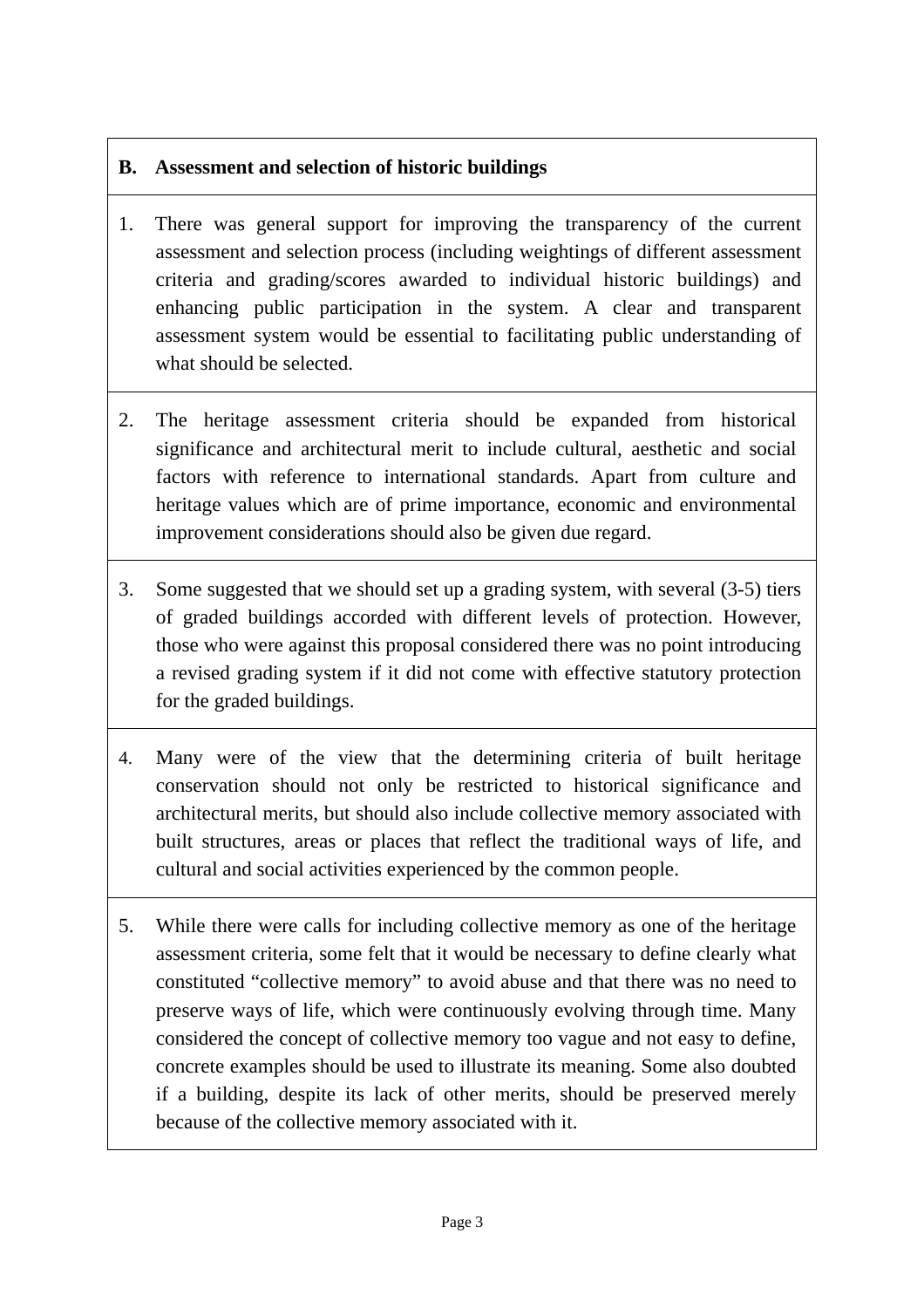- 6. Most supported the revised assessment criteria adopted by the expert assessment panel, which included elements of collective memory. But some considered collective memory was subjective in nature and should not be included as one of the assessment criteria.
- 7. There were suggestions that grading of individual buildings should be reviewed regularly with inputs from the community and professional bodies. Some also suggested that we should review the grading of those historic buildings which were currently on the application list of sites for sale.

#### **C. "Point", "Line" and "Surface"**

- 1. There was general support for the idea of expanding the scope of conservation from "point" (i.e. individual built heritage) to "line" (i.e. a street) and "surface" (i.e. an area) that possess unique cultural character or reflect traditional ways of life of the community.
- 2. Many felt that it would be necessary to protect the ambience and setting of a historic building to ensure its compatibility with the surrounding. Tsui Sing Lau Pagoda in Yuen Long was cited as an example on several occasions.
- 3. Some suggested that the scope of conservation should be expanded from individual buildings to streets and areas with special characteristics, so as to preserve public space and improve cityscape.

#### **D. Specific buildings/streets/areas**

1. Buildings/streets/areas which were proposed to be preserved given their unique heritage value and characteristics included but not limited to –

Hong Kong Island

Wan Chai Market, the market area at Tai Yuen Street and Cross Street, Lee Tung Street Blue Houses, Orange Houses and Green Houses (Wan Chai District) Star Ferry Pier, Queen's Pier and City Hall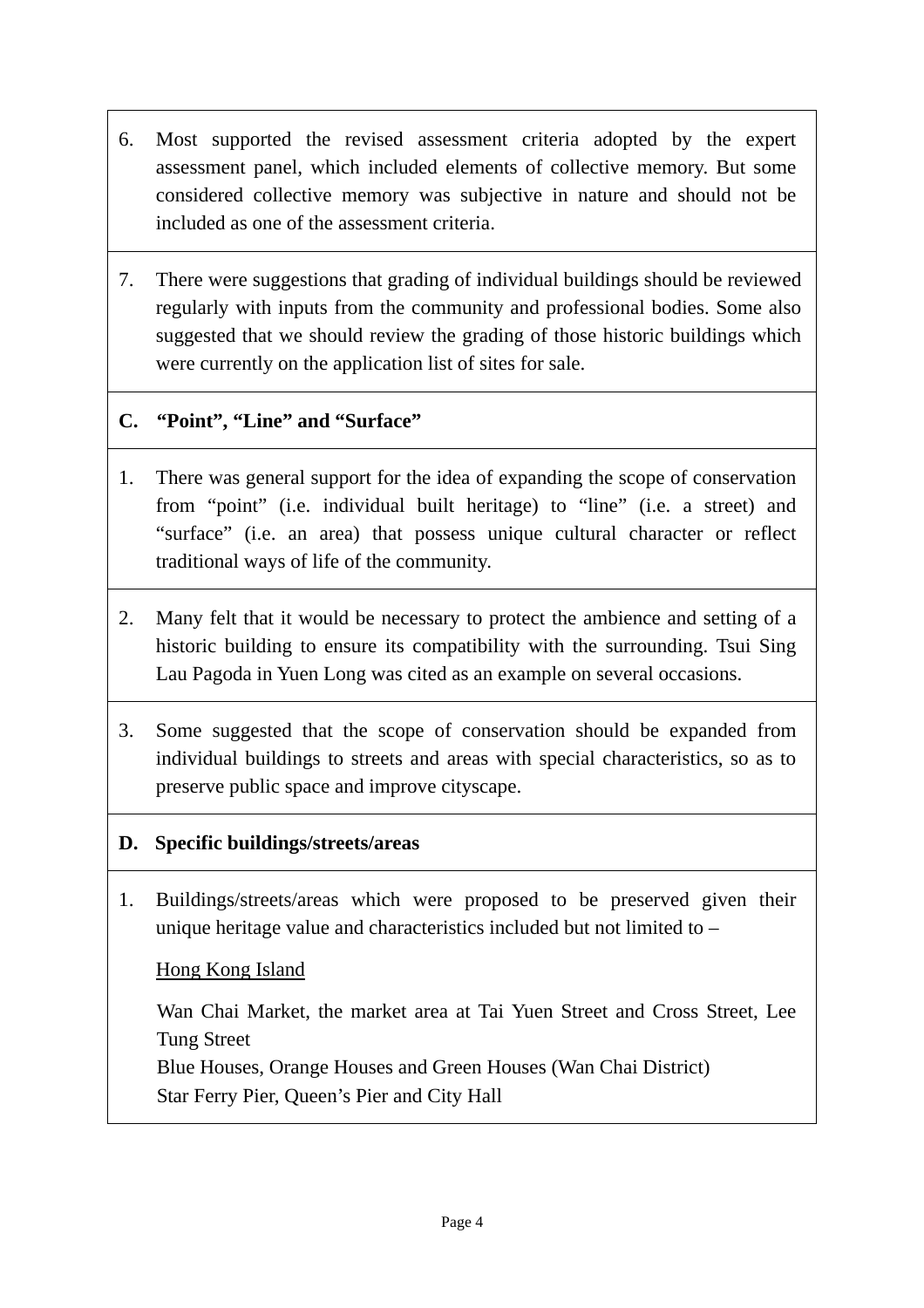# Hong Kong Island (Cont'd)

Lyemun Barracks Gough Street Central Market Central Police Station Compound Former Police Married Quarters at Hollywood Road Man Wa Lane Woodside at Mount Parker Road Old Meng Tak Primary School building in Chai Wan

## Kowloon

Nga Tsin Wai Village Lui Seng Chun Temple Street, Fruit Market, Jade Market and Yau Ma Tei Police Station Sham Shui Po District Tung Choi Street

## New Territories

Historic buildings in Tung Chung, Tai O, Yuen Long and Kwai Tsing Districts Cheung Chau Fong Pin Hospital Temples in Sai Kung District Villages in the New Territories

2. There were divided views on the preservation of the following –

Haw Par Mansion and Tiger Balm Garden Yau Ma Tei Fruit Market Yau Ma Tei Theatre Kom Tong Hall Old Stanley Police Station Old Wan Chai Post Office Lee Tung Street

3. There was a suggestion that the Government House should be converted into a museum and open to the public. Government buildings in the vicinity should also be preserved as a cluster.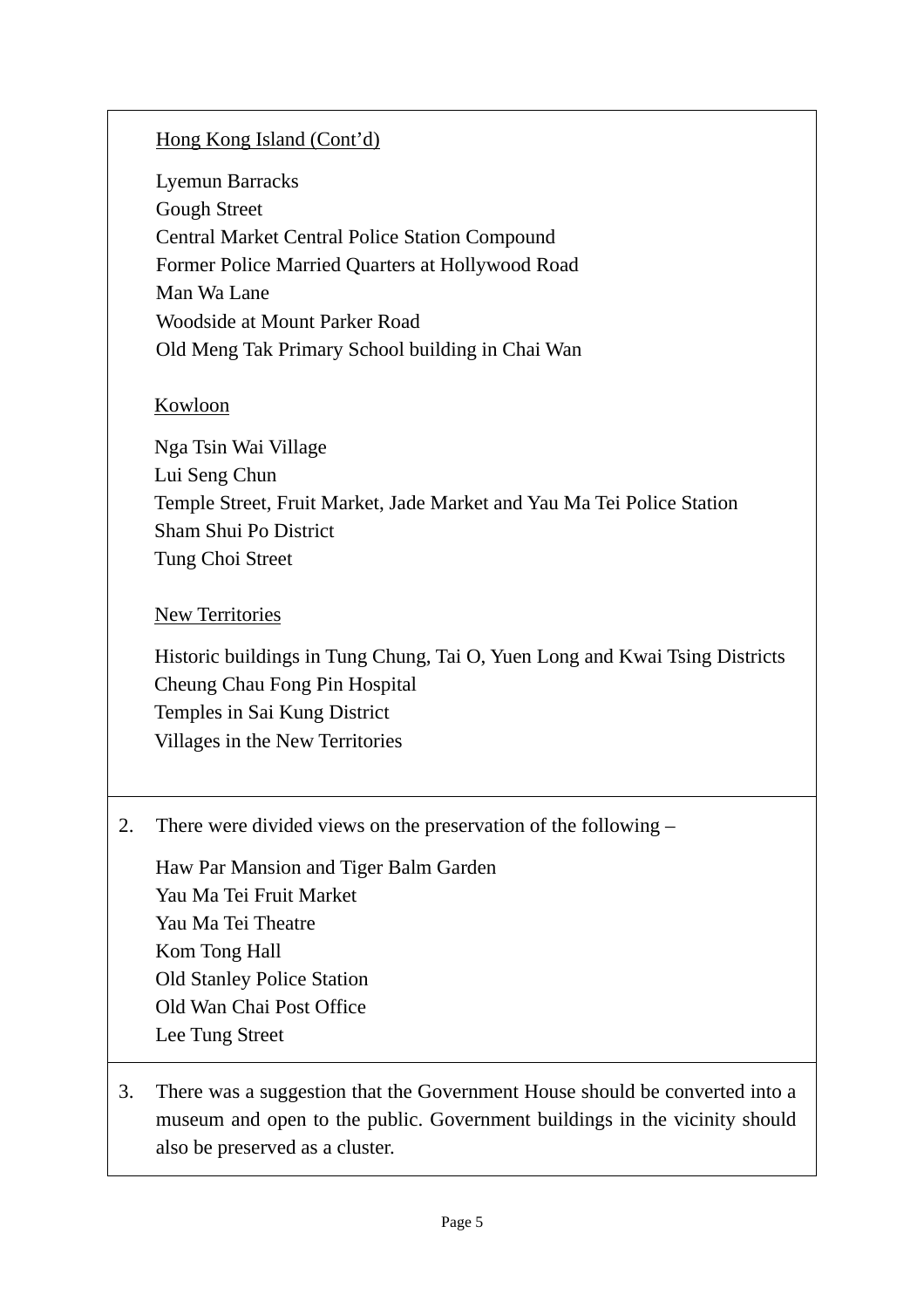# **II. How Do We Conserve?**

# **A. General**

- 1. The majority of views supported the adoption of different preservation methods ranging from in-situ preservation, façade preservation, to relocation and reconstruction.
- 2. In-situ preservation was generally preferred while some recognised the high costs required in adopting this approach. Some also argued that façade preservation was not a genuine way of preservation.
- 3. There were divided views on relocation and reconstruction. Some felt that these were not genuine conservation while others thought that these could help to reduce conservation costs and build up heritage clusters as tourist attractions. The Murray House in Stanley was quoted as an example.
- 4. More flexibility in terms of alternations, land use and statutory requirements, should be provided to cater for the needs and circumstances of individual historic buildings. There were views that we should not turn all historic buildings into museums.
- 5. There were suggestions that we should draw up conservation plan, guidelines and standards for each (or each type of) monument / historic building as the basis of planning their future maintenance and management.
- 6. There was a suggestion that we should formulate a master conservation plan setting out the guiding criteria, priorities and development strategies for the conservation of historic buildings.
- 7. Regarding the conservation of "line" and "surface", many felt that we should not prohibit redevelopment as long as the conditions required to retain the special characteristics of a designated area to be protected are satisfied. Town planning and development controls were important tools to enhance successful conservation.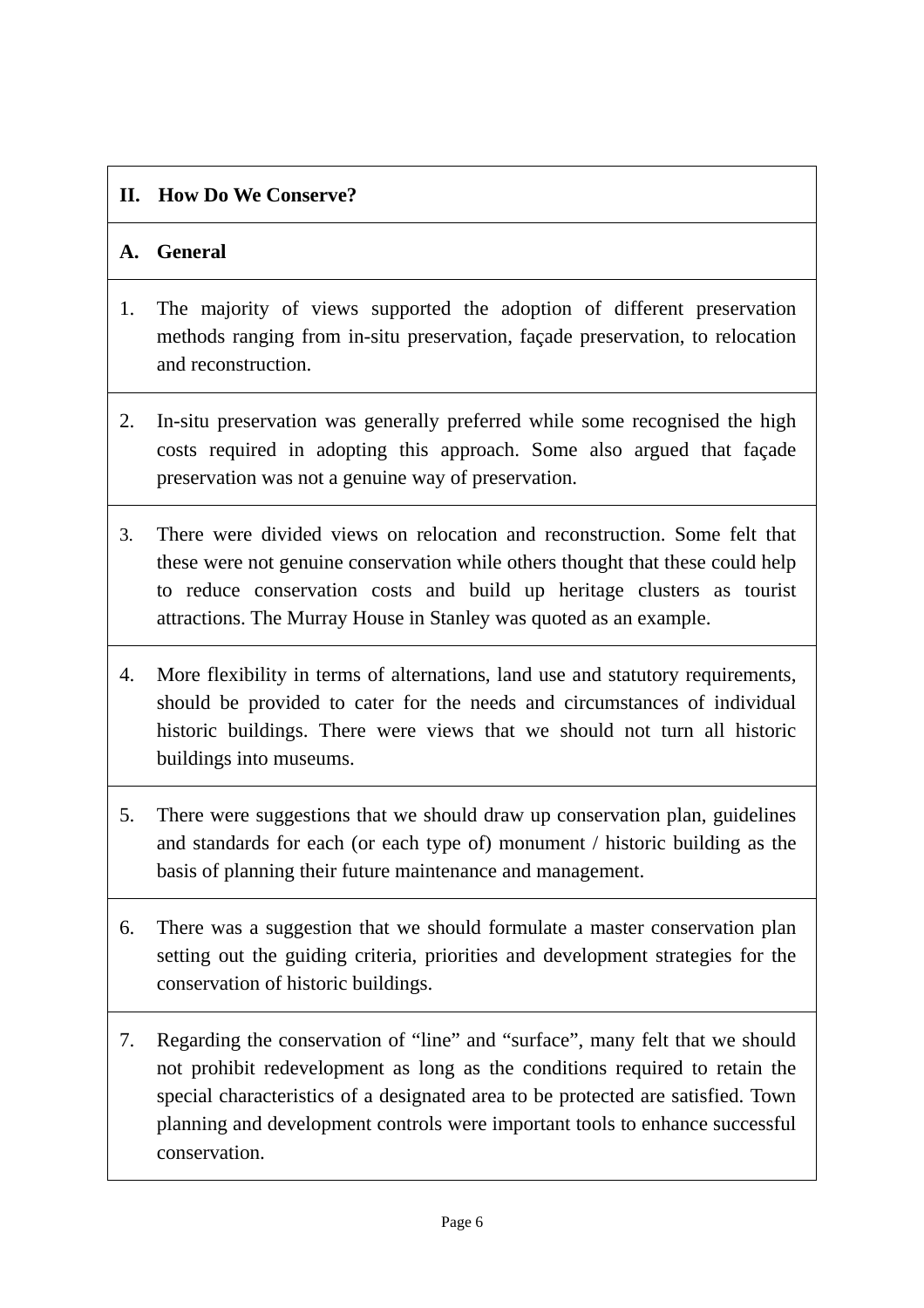- 8. Those who took a different view considered that economic development should be accorded with a higher priority than heritage conservation.
- 9. It was generally accepted that heritage conservation went hand in hand with planning and development and that it should form an integral part of urban planning and renewal. Most preferred redeveloping heritage buildings to reap economic benefits without diminishing its heritage value.
- 10. Many proposed that planning controls such as new zoning and tightening of the Hong Kong Standard and Guidelines could be effective means of conserving built heritage. New zoning (e.g. "sites of significant historical values", "heritage conservation zone" or "special design area") should be introduced into the current land use and planning system to define more clearly the heritage buildings/sites/areas to be protected.
- 11. Business/economic activities should be allowed in heritage conservation zones to enhance the sustainable development of these areas. New buildings could also be developed along with old buildings.
- 12. A few also suggested that the existing system of declared monuments and graded buildings could be incorporated into the planning system for better development and conservation planning.
- 13. Many suggested that we should make reference to internationally recognized standards, charters and principles (e.g. Venice Charter, New Zealand ICOMOS, Burra Charter, Principles for the Conservation of Heritage Sites in China) and overseas examples of conservation methods and adaptive re-use (e.g. Australia, Macao, Boston, London, Shanghai and Singapore).
- 14. Some suggested that photographic records could be conducted for those heritage buildings which could not be physically preserved. Other methods using advanced technologies (e.g. laser scanning) were also suggested for preserving the images and data of historic buildings.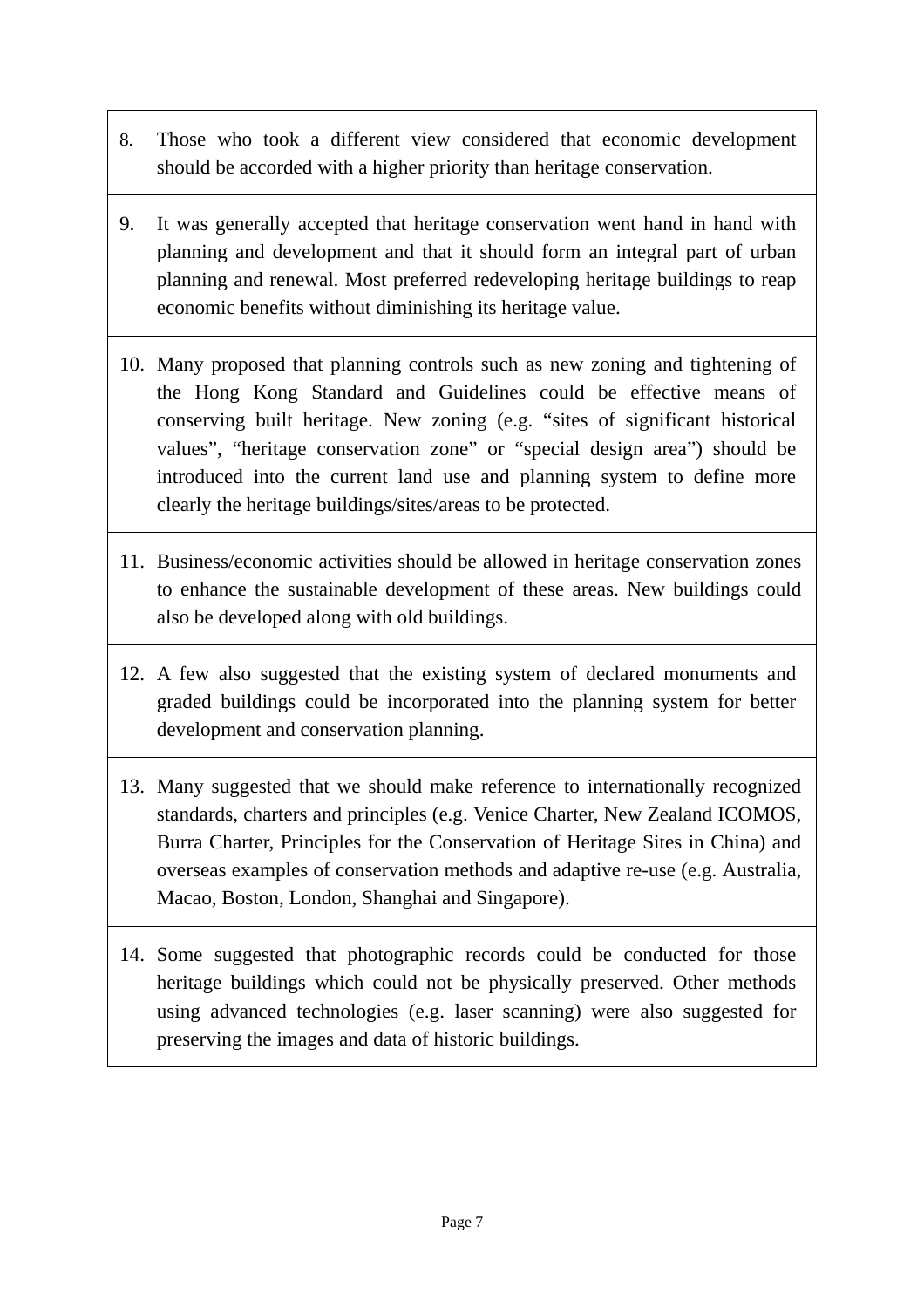- 15. A few suggested that the Government should provide interim protection to historic buildings that were under demolition threats before the policy review on built heritage was completed. Similarly, the Government should also put on hold the planning of heritage tourism projects until it had formulated its policy on built heritage conservation.
- 16. There were views that the viability of various new proposed measures should be tested out through pilot projects.

## **B. Adaptive re-use**

- 1. The majority of views considered that conserved built heritage should form a functional part of the community and sustainability was the key to success. Apart from sustaining cultural vitality, adaptive re-use should also seek to enhance social ties and economic gains.
- 2. It was generally agreed that the use of historic buildings depended very much on the buildings themselves (e.g. structural constraints, character and uniqueness in design), their surrounding land uses and historical contexts in the community. Views of the public and the owners (in case of privately owned buildings) should be taken into consideration.
- 3. Many suggested a flexible approach to adaptive re-use and where it was not feasible to maintain the original use, cultural tourism or commercial uses should also be considered. Public-private partnership should be encouraged in putting conserved built heritage to different uses. The conserved built heritage should, as far as possible, be open to public access.
- 4. Some felt that the original use or related use of a historic building should be kept as far as possible to reflect its heritage significance (e.g. a post office graded as a historic building should continue to be a post office or be converted into uses that are related to the postal theme, such as a postal museum). Some however felt that instead of retaining the original use, it would be more important that historic buildings could be regenerated through sustainable adaptive re-use.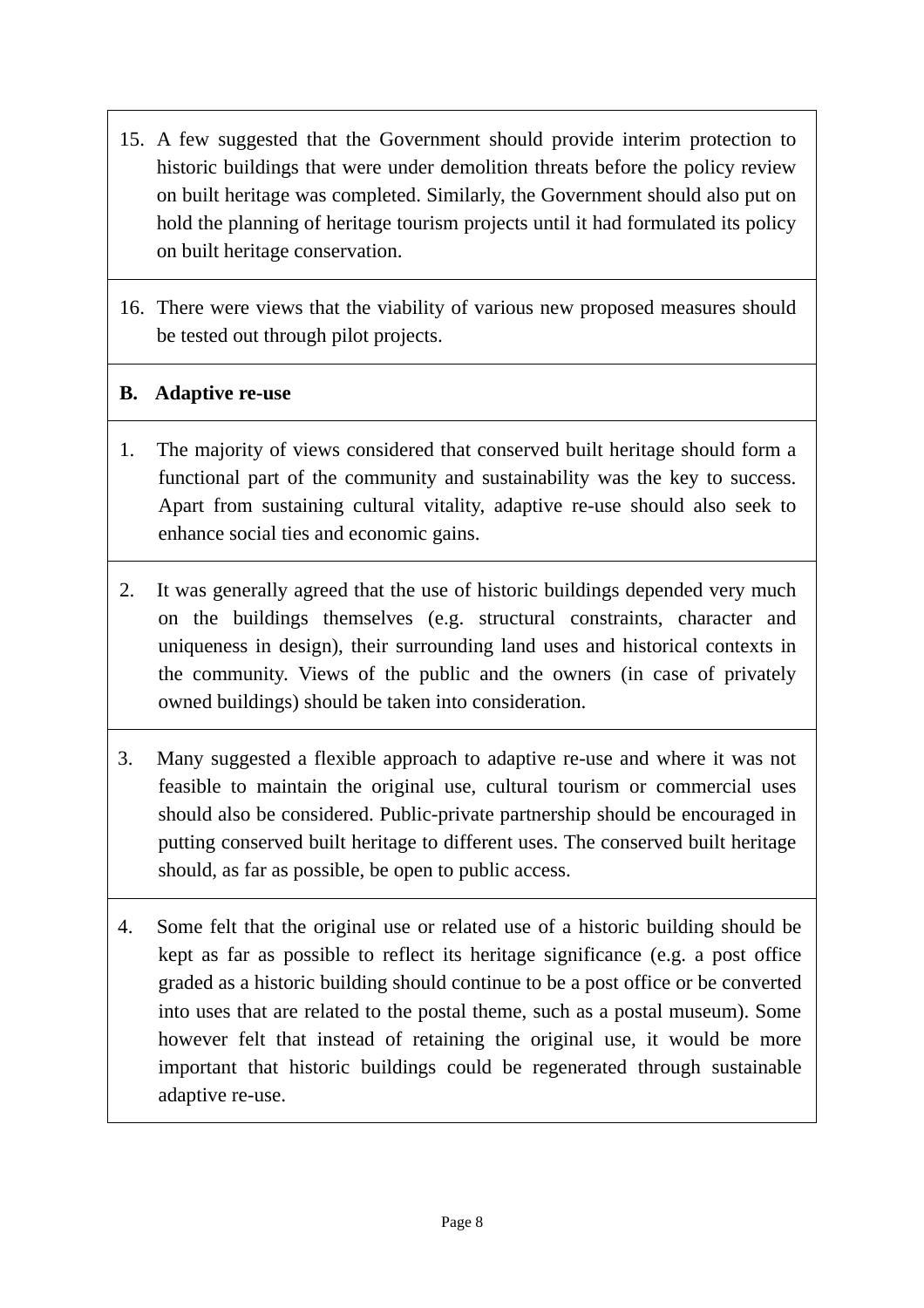- 5. If the original use of historic buildings could not be maintained, a flexible and sustainable approach should be adopted to maximize its benefits brought about to the community. Some suggested injection of commercial elements to turn the buildings into cultural venues, residential flats, boutique hotels and tourist attractions. The private sector should also be encouraged to participate in the projects.
- 6. On the other hand, some considered that a balance between heritage benefits and economic returns should be maintained to avoid over-commercialization of historic buildings. There were criticisms that the current disposal system for Government historic buildings was largely based on monetary returns and that conservation considerations were neglected. Cases cited included the Old Police Station in Stanley and the Former Marine Police Headquarters in Tsim Sha Tsui.
- 7. Some suggested that conserved built heritage should be open to the public with enhanced facilities to attract tourists and generate income. Preserved historic buildings should be used to promote heritage tourism with improved supporting facilities.
- 8. There were views that elements of tourism (e.g. heritage attractions and visitor facilities) should be incorporated into built heritage conservation to generate economic activities and create employment. But some consider it inappropriate to put too much emphasis on economic considerations.
- 9. There was a suggestion that we should first deal with the adaptive re-use proposals for vacant historic buildings. Public-private/NGO partnership should be encouraged to enhance the viability of adaptive re-use projects. Public participation and support were considered important, and more efforts should be devoted to heritage education and publicity.
- 10. There was also a suggestion that the adaptive re-use and subsequent management of a historic building should as far as possible be determined before the decision to conserve was made.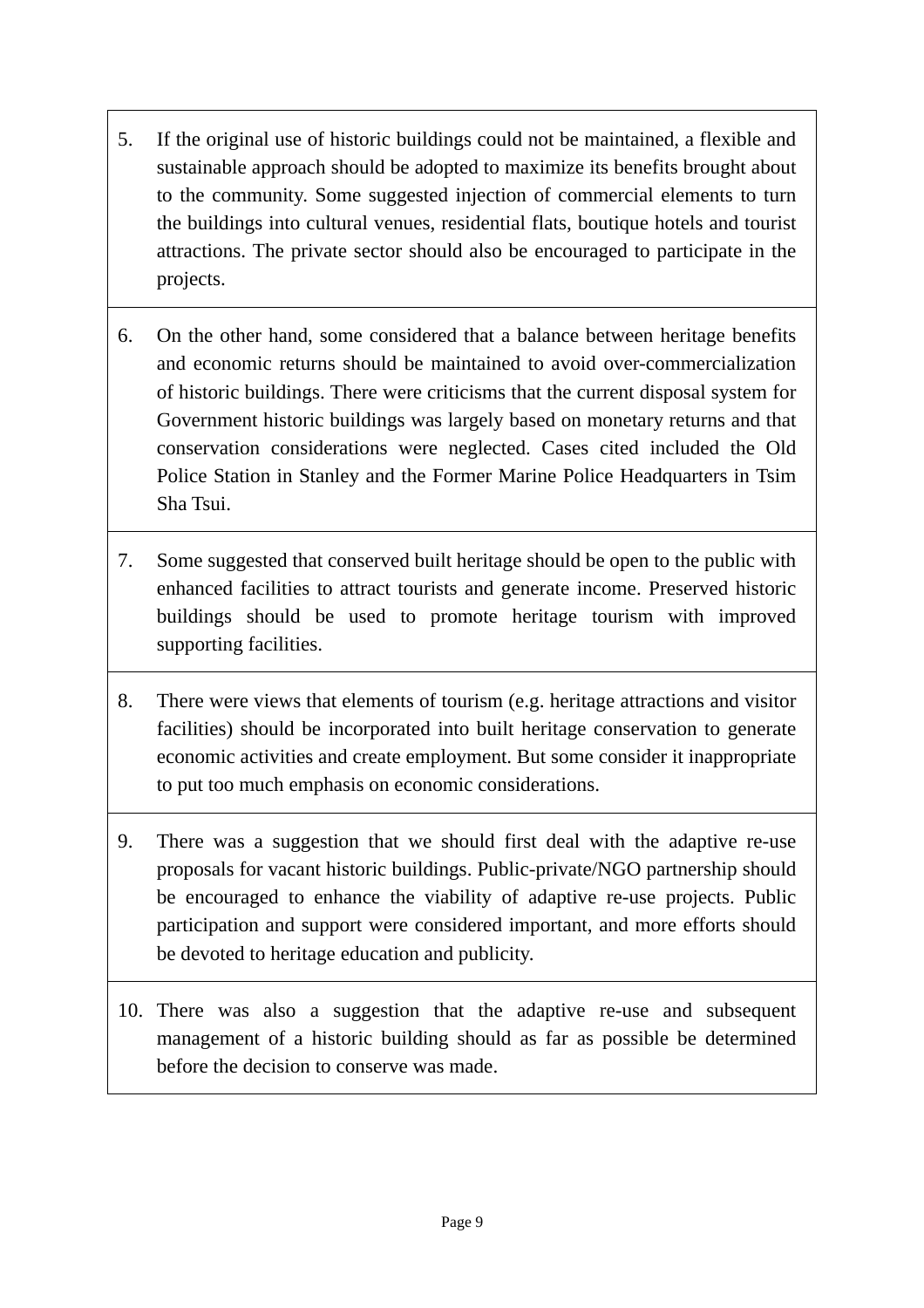- 11. Some suggested that the Government should start with converting Government historic buildings to beneficial adaptive re-uses. Consideration should be given to relaxing or granting exemptions from relevant statutory requirements to facilitate adaptive re-use of historic buildings.
- 12. Specifically, there were suggestions that the Government should reform the Buildings Ordinance. We should make reference to overseas experiences and draw up a set of alternative compliance regulations for preservation of heritage buildings and structures covering issues of fire safety, loading, sewage and access for the disabled.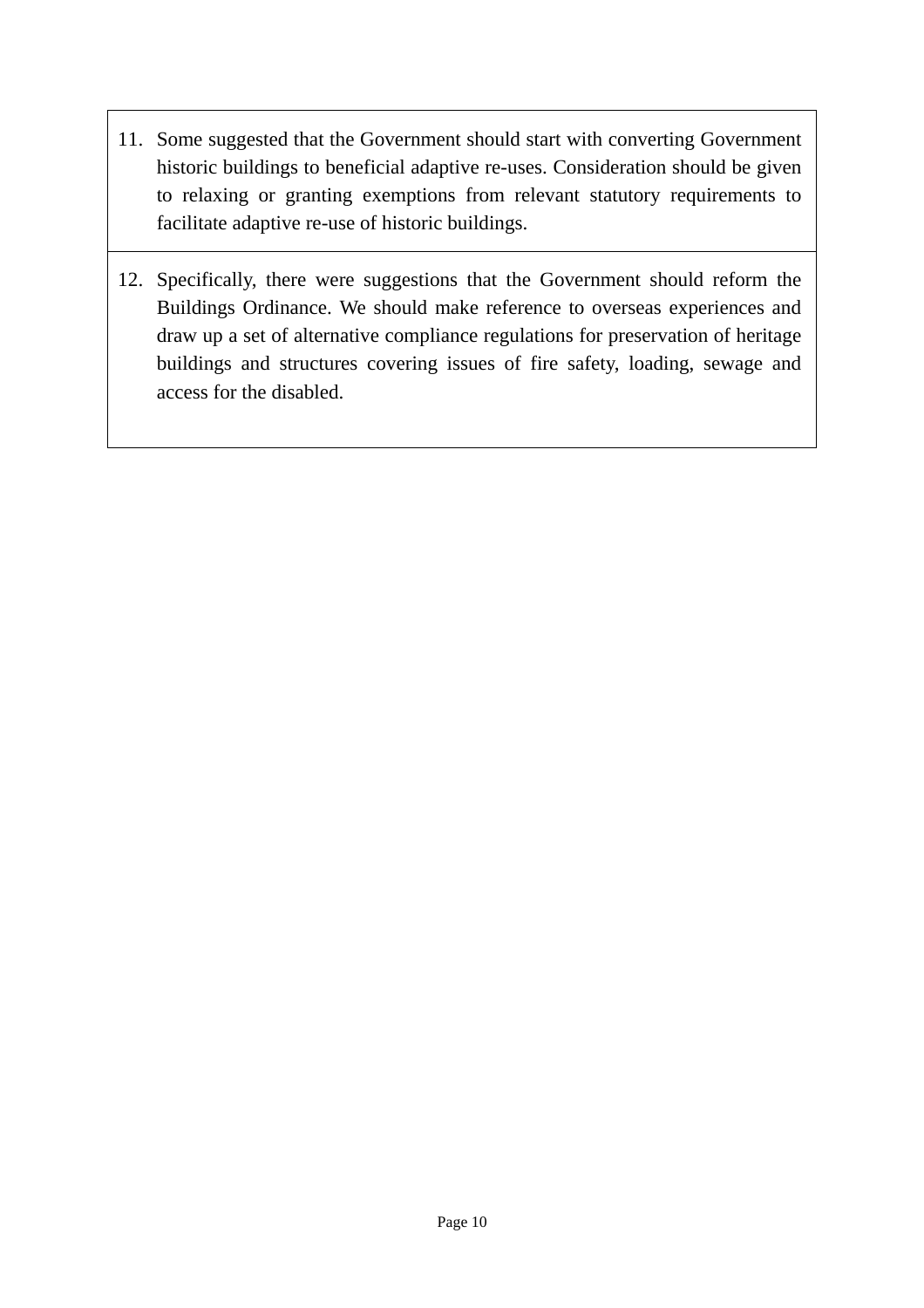# **III. How Much, and Who Should Pay?**

# **A. General**

- 1. Most supported that since heritage conservation was for the overall good of the community and future generations, the whole community should contribute and bear the costs collectively. Generally, most felt that heritage conservation could only succeed through concerted efforts of all parties concerned.
- 2. Most agreed that the Government would need to strike a balance between heritage conservation and economic development. Some felt that the value of heritage was beyond economic considerations and that the long-term benefits brought about by heritage conservation should be taken into account. Cost should not be the overriding factor in considering heritage conservation.
- 3. While it was generally agreed that the community at large, private sector, tourists and developers/investors should all share the costs of heritage conservation, there was a suggestion that we should keep the public funds spent on heritage conservation to the minimum. Some also considered that they should not pay extra for heritage conservation as they had already contributed to the cause indirectly by paying tax.
- 4. There was general support for the principles that we should conserve but not take over ownership, give due regard to private property rights, and maintain a balance between conservation needs and economic costs. Yet, a few suggested that the Government should acquire historic buildings and take up their management under exceptional circumstances, and that detailed procedures would need to be established for this option.
- 5. Some disagreed that we should restrict demolition of historic buildings by legislation. Instead, it was suggested that we should have a more transparent system which could enhance the public understanding of heritage conservation and awareness of its value and significance. Consensus should be reached before committing public funds in purchasing privately owned built heritage.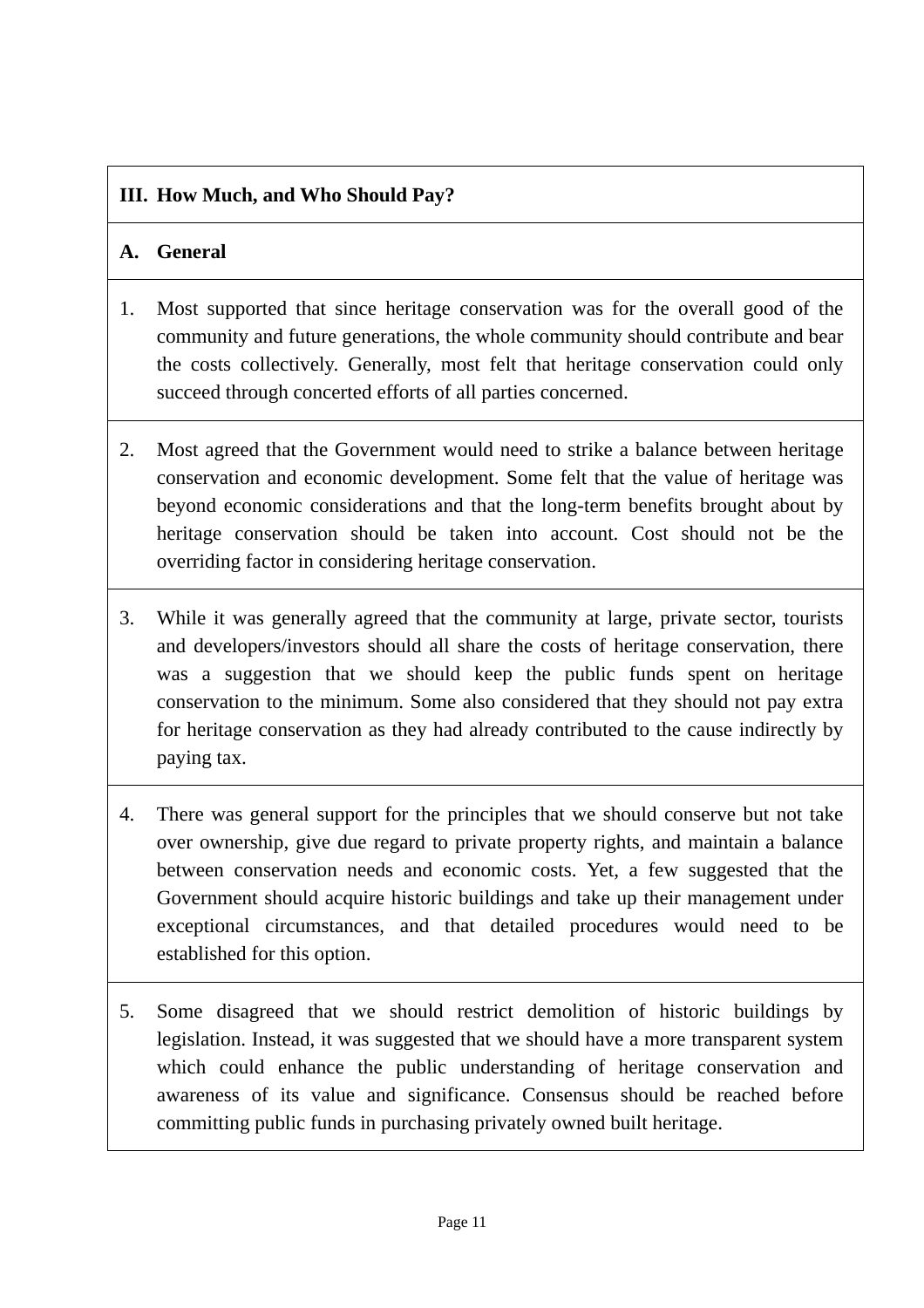- 6. Some suggested that we should come up with a "bill" setting out the total cost required for preserving all the selected historic buildings with the assistance of professionals (e.g. surveyors) and make the figures known to the general public.
- 7. The existing resources spent on heritage conservation were inadequate. Some felt that self-sustainable heritage conservation was not possible because maintaining historic buildings was very expensive and required special care and techniques. The public resources spent on heritage conservation would either have to be generated anew or some form of redeployment would be required.
- 8. Some commented that the general public should be made aware of the huge cost involved to make a choice on what to conserve and how to conserve. There were also views that heritage conservation should ideally be self-sustainable. Given the huge resources implications involved, market forces should determine what to conserve and how to conserve.
- 9. Many considered that Government should allocate more resources for heritage conservation project, while some disagreed to raise tax for conservation. The public should be made aware of the possible conflict between heritage conservation and redevelopment of privately owned graded buildings.
- 10. The majority considered that the Government should introduce a whole host of effective planning measures and economic incentives to encourage partnership with the owners of private built heritage (e.g. tax incentives, transfer of development rights (TDR), land exchange, etc).

## **B. Economic/financial incentives**

- 1. There was a suggestion that the private sector should be encouraged to donate historic buildings to the government in exchange for recognition. Yet, the development rights associated with the building donated should not be lost and be transferred to another site at a discount rate.
- 2. There were suggestions that tax and financial incentives, such as exemption from rates and property tax for conserved built heritage, tax reduction for money donated to heritage conservation causes, should be introduced.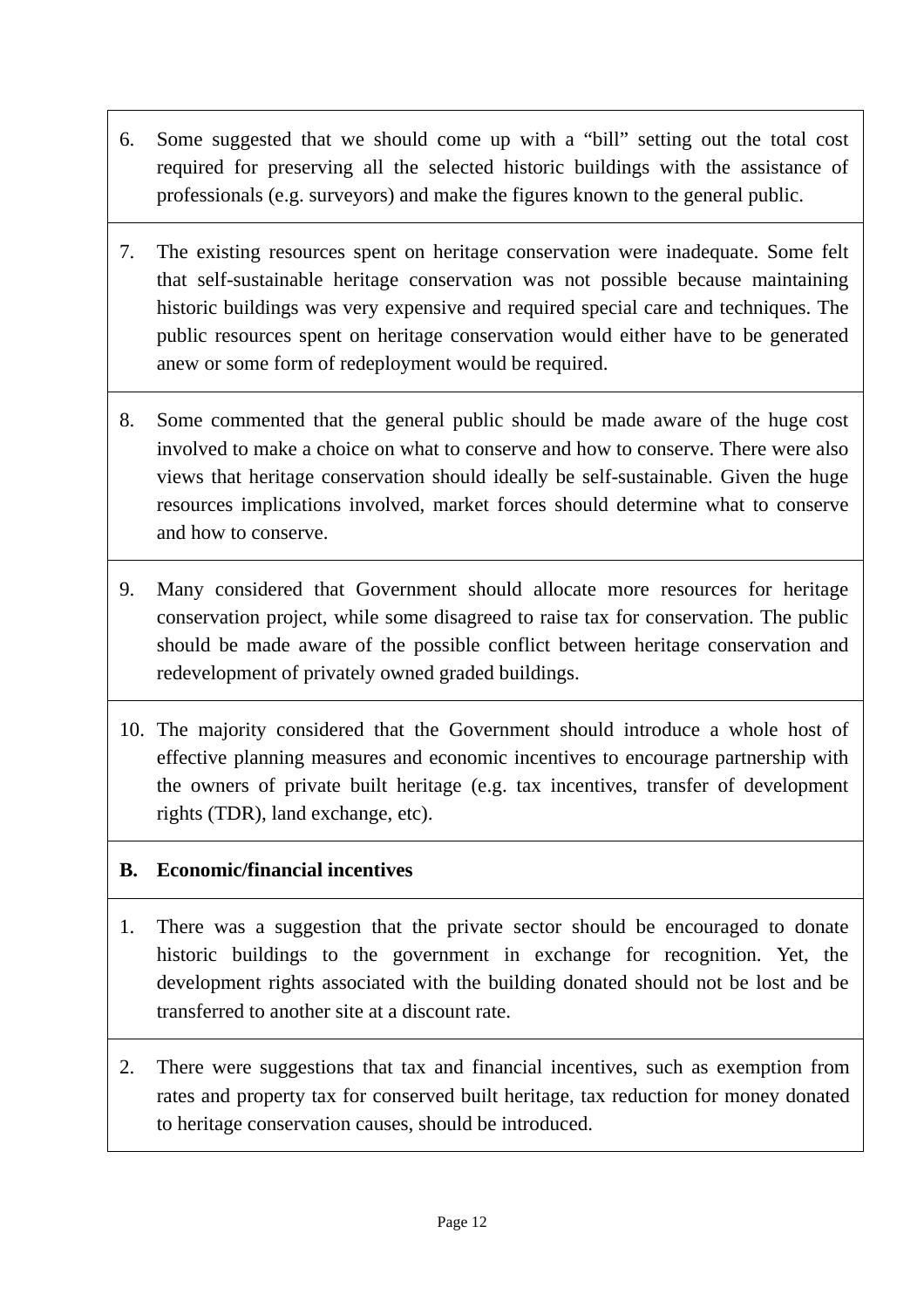- 3. Some also proposed that the Government should grant tax reduction for those private property owners who had spent money on maintenance and restoration of their buildings that were open for public enjoyment.
- 4. Many suggested that financial and technical assistance should be provided to owners of private historic buildings to maintain and restore their built heritage. Other proposed incentives included – utilising funds from the Lotteries Fund to finance heritage conservation initiatives and formulating an adoption scheme of built heritage by business corporations.
- 5. Some suggested that a flexible compensation mechanism should be formulated by experts to deal with privately owned historic buildings. A few proposed that the Government might consider acquiring built heritage/historic sites under exceptional circumstances.
- 6. There were views that a special committee to study the issue of compensation should be set up.
- 7. Many were in favour of TDR while others who took a different view felt that implementation of TDR would require legislative amendments and would be difficult to materialize.
- 8. There was also a suggestion that the Government could auction the development right of a heritage building as compensation to the original owner. The value of the right to be auctioned should be set with reference to the estimated market value of the re-developed property plus an additional, say, 10%, which would be recovered by Government to fund the cost of conservation.
- 9. Many suggested that the Government should consider economic incentives, such as bonus plot ratio, in-situ and non in-situ land exchange, land resumption and easement, reduction of land premium, relaxation of planning, land use and building controls, to encourage participation of owners of private built heritage. It was also proposed that the Government should draw up a list of sites which could be used for land exchange.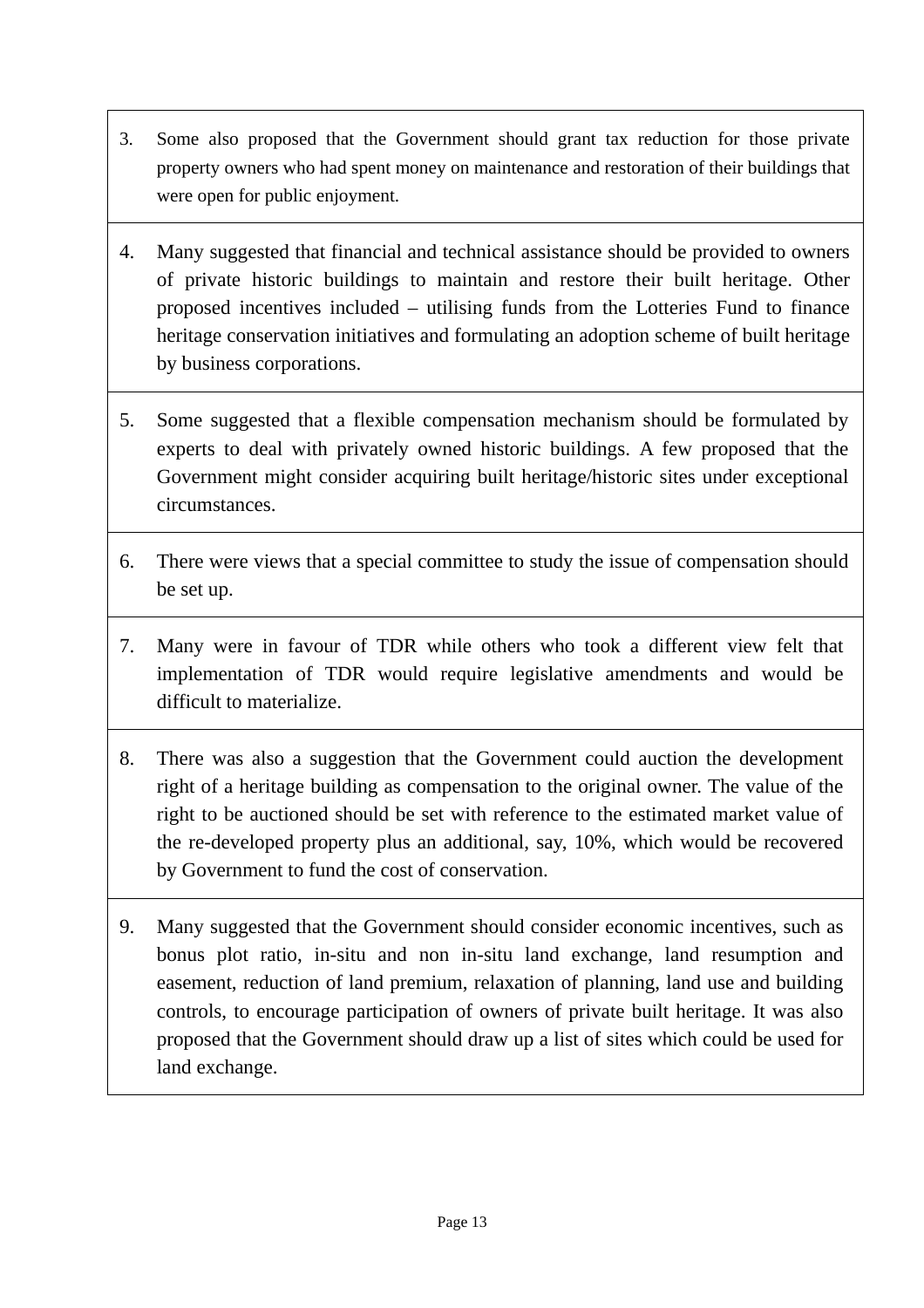- 10. Noting that there was a lot of public open space under Government ownership, there was a suggestion that the Government should consider transferring the development rights of those private owners to these areas.
- 11. Some felt that land exchange and bonus plot ratio were not appropriate economic incentives, as land was a scarce resource in Hong Kong.

# **C. Funding sources**

- 1. There were views that given high land value in Hong Kong and the absence of large-scale private conservation bodies, the Government would have to take the leading role in making heritage conservation efforts workable and practical.
- 2. There were views that a development tax or a tourism tax should be introduced for heritage conservation. However, those from the tourism industry did not agree to the proposed introduction of a tourism tax.
- 3. Some suggested that a certain percentage of property tax, rates, liquor/tobacco duties, airport tax, Betting Duty or revenue from land sales and the tourism industry should be used for heritage conservation.
- 4. Other sources of funding for heritage conservation were suggested (a) individual and corporate adoption of historic buildings with some sort of recognition scheme to encourage donations; (b) rentals generated by letting out historic buildings/sites as tourist attractions and other related incomes, e.g. sale of souvenirs and admission fees; and (c) contribution of part of the income generated by the Foreign Exchange Fund.

## **D. Heritage trust fund**

1. Many were in favour of setting up a statutory heritage trust fund so as to tap resources from the community as well as to cultivate the public's sense of belonging and commitment in heritage conservation work.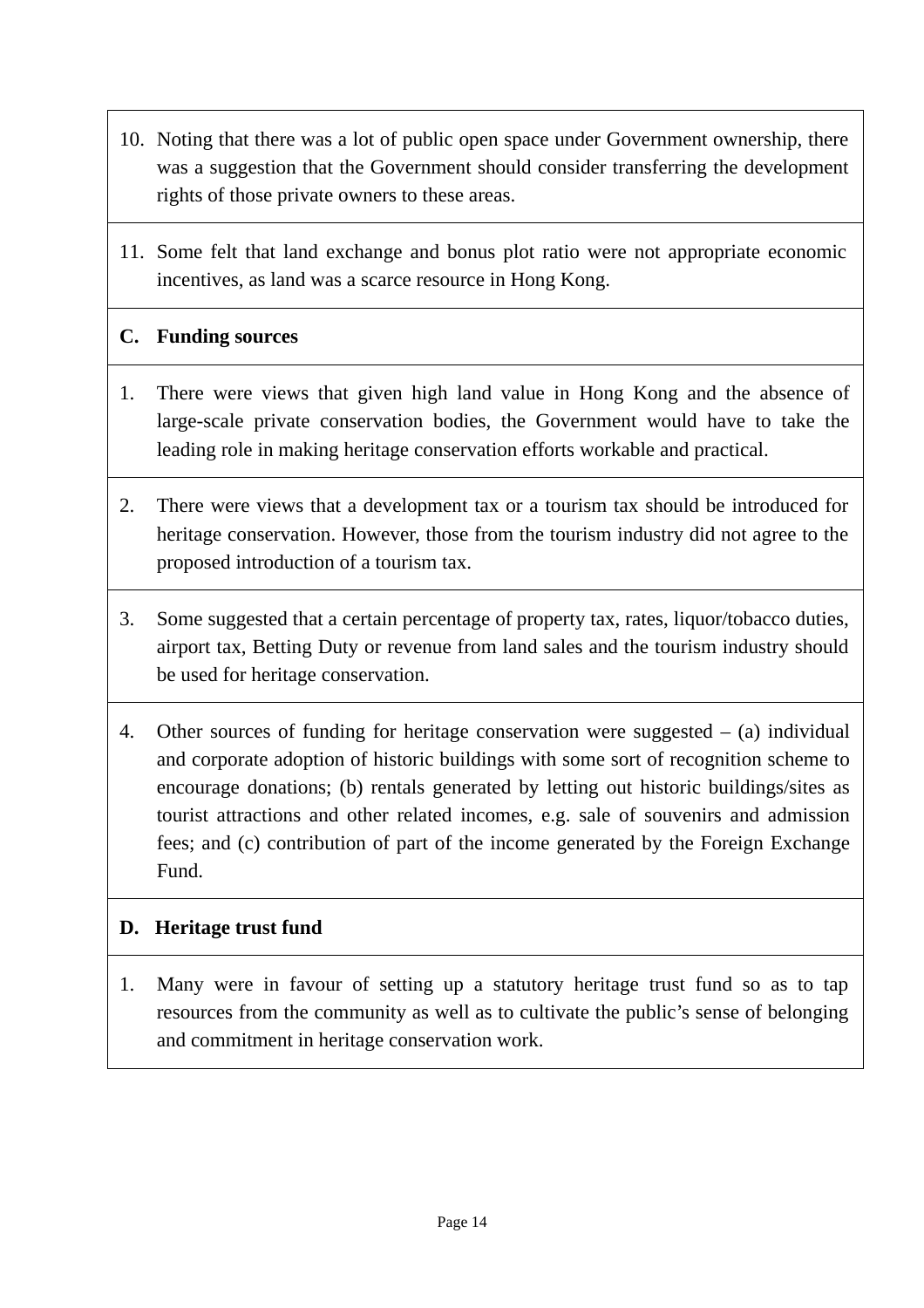- 2. The proposed heritage trust, funded by the Government, donations from the public, corporations, charitable organizations, as well as proceeds from the Lotteries Fund, should be tasked to purchase, manage, maintain and develop historic buildings. It should also be used to support and match private sector/self-initiated heritage projects or foundations in the acquisition of worthwhile heritage buildings/sites.
- 3. While most agreed to the establishment of a heritage trust fund, there were some doubts about its ability to attract private donations.
- 4. There were suggestions that the initial capital injection into the proposed heritage trust fund should come from the unused allocation for infrastructure projects or land sales revenue, and that its recurrent expenditures be funded by hypothecation of part of the Betting Duty, introduction of a development tax or a heritage tax, donations from the private sector and income generated by the trust's business operation.
- 5. Some recognised the need to achieve proper interface between the Lord Wilson Heritage Trust and the proposed heritage trust fund.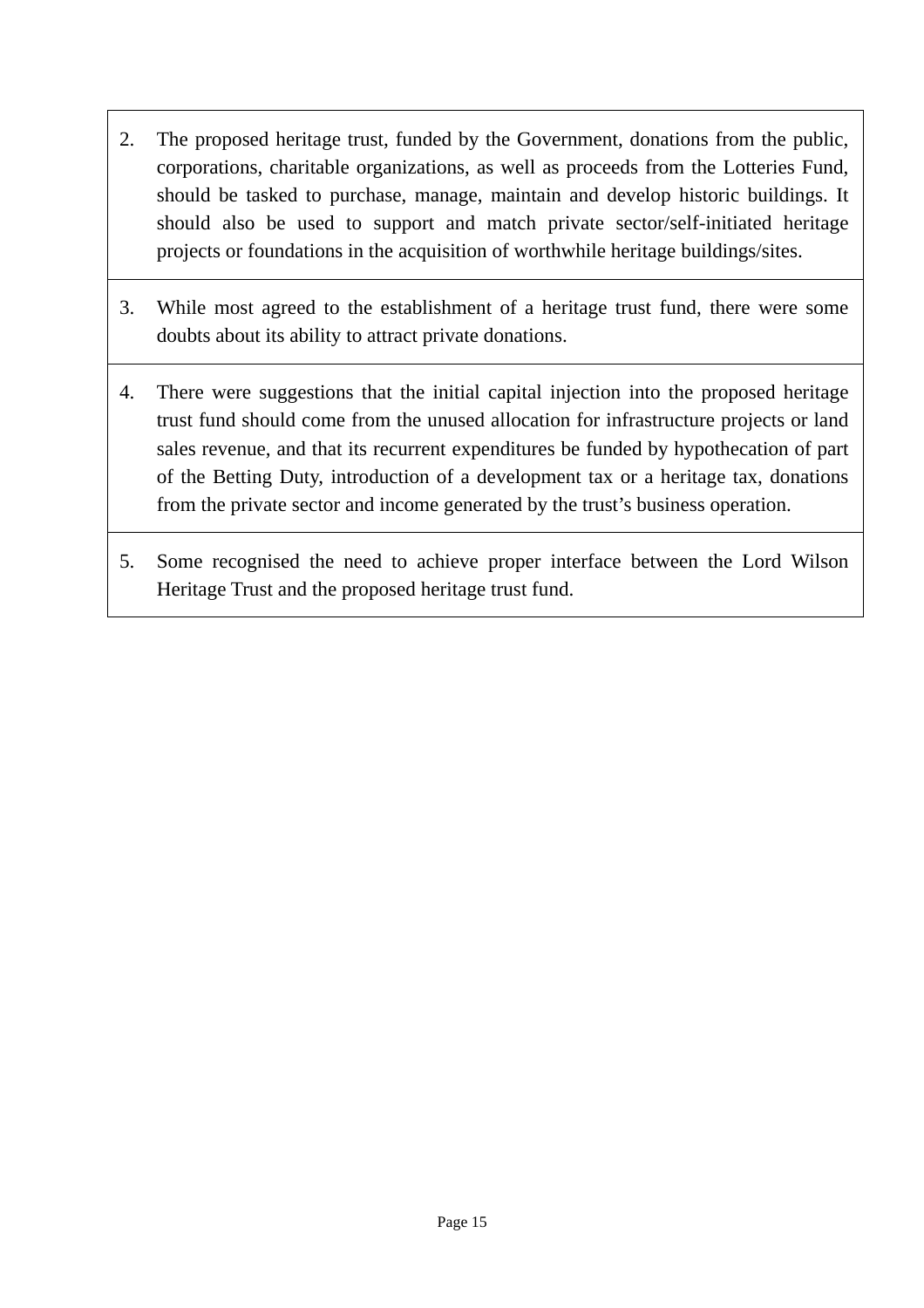# **IV. Legislative and Institutional Measures**

# **A. Antiquities and Monuments (A&M) Ordinance**

- 1. Most agreed that the A&M Ordinance, which was enacted some 30 years ago, should be reviewed and amended to catch up with the development and changing needs of heritage conservation. Some also criticised that there was a lack of coordination among the existing legislations for better protection of built heritage. One even suggested that the Ordinance should be repealed because it infringed private property rights.
- 2. Some suggested that the Ordinance should be amended to provide a clear definition of heritage and statutory protection for graded historic buildings. Flexibility for alternations to monuments or historic buildings should also be provided.
- 3. Some considered that the Government should work out a new system to protect different categories of declared monuments / graded buildings / historic areas in accordance with their different heritage value and that the various different levels of protection should be set out in the A&M Ordinance.
- 4. Economic incentives and owners' responsibilities over the preservation, restoration and maintenance of historic buildings should be spelt out in the A&M Ordinance. It was also suggested an appeal mechanism should be provided under the Ordinance.

## **B. Antiquities and Monuments Office (AMO)**

1. Most considered that the current AMO was under-resourced. There were views that the authority, functions and staff support of AMO should be reviewed for effective discharge of its duties. A few supported that it should be placed under the Housing, Planning and Lands Bureau (HPLB) or the Planning Department.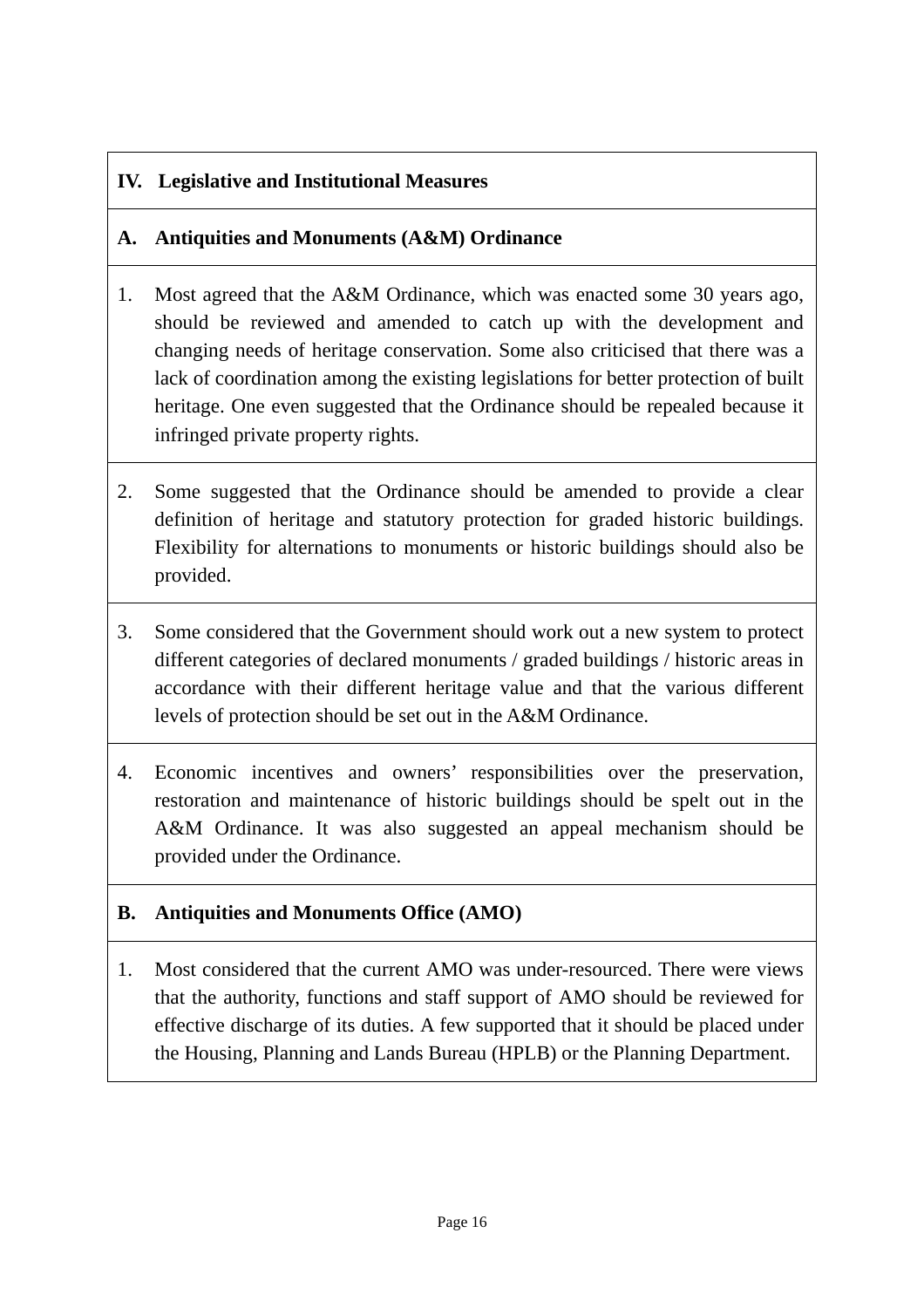- 2. Some criticized that the Antiquities Advisory Board (AAB) and AMO should focus its attention and energy on heritage conservation, but not economic development. Some suggested that the Government should allocate more resources to AMO and AAB and that AMO should be upgraded to a Government department. The performance of AMO should be reviewed to identify areas of improvement, e.g. whether its performance is up to internationally recognised standards.
- 3. Some commented that there was a lack of coordination among bureaux and departments. Given that heritage conservation was an issue cutting across several sectors, coordination and cooperation among relevant bureaux and departments should be enhanced, say, by setting up an inter-departmental task force. Some proposed that HPLB should be the appropriate bureau for taking up heritage conservation policy and implementation work.

## **C. Antiquities Advisory Board (AAB)**

- 1. Many agreed that AAB membership should be expanded to comprise more professionals, members of the public and stakeholders and be given more statutory powers. Some suggested that District Councils (DCs) members should be appointed to the AAB.
- 2. AAB meetings should be open to the public to enhance the transparency of its operation. The communication between AAB and the general public should be further strengthened so that public views could be taken into account.
- 3. Many supported the setting up of committees under AAB to enhance public participation in heritage conservation matters. There was a suggestion that AAB should be replaced by another powerful statutory board comprising relevant stakeholder groups and professional bodies.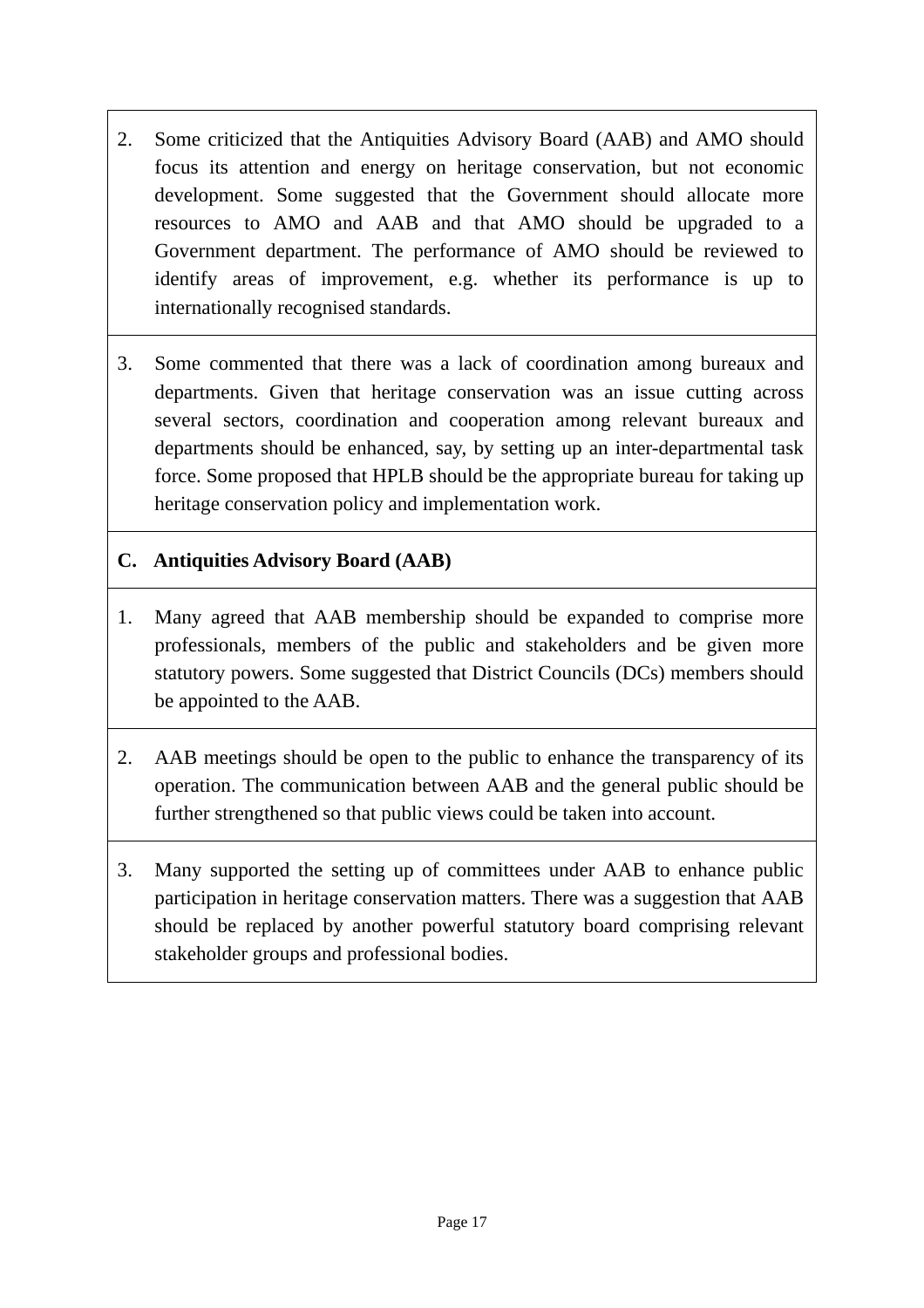# **D. Other legislative/institutional measures**

- 1. Many suggested that we should set up a single heritage authority with the necessary power for heritage conservation as well as related controls on town planning, buildings and land development. The single authority might remain with the Home Affairs Bureau or be put under another bureau if deemed more appropriate; it could also be an independent entity with appropriate statutory powers.
- 2. It was also suggested that this dedicated authority should be tasked to ensure the efficient co-operation among government bureaux/departments and non-governmental conservation organisations, and the on-going provision of funds for the implementation of conservation initiatives and measures.
- 3. There was a suggestion that a review of each Government department's working practices and their impact on heritage conservation should be conducted, and that regular inter-departmental meetings aimed at coordinating heritage conservation matters should be held.
- 4. There were views that in the long run, a single conservation authority covering both natural and heritage conservation should be set up, given that there were many areas of convergence between the two.
- 5. Some also suggested that a new Heritage Impact Assessment Bill should be introduced. This would take heritage impact assessment away from its currently compromised form in the Environmental Impact Assessment Ordinance and accord it with a proper priority when considering development projects.
- 6. Apart from revamping the A&M Ordinance, amendments to the Town Planning Ordinance, Urban Renewal Authority Ordinance and Environmental Impact Assessment Ordinance should be introduced to establish a proper overall legislative framework for heritage conservation.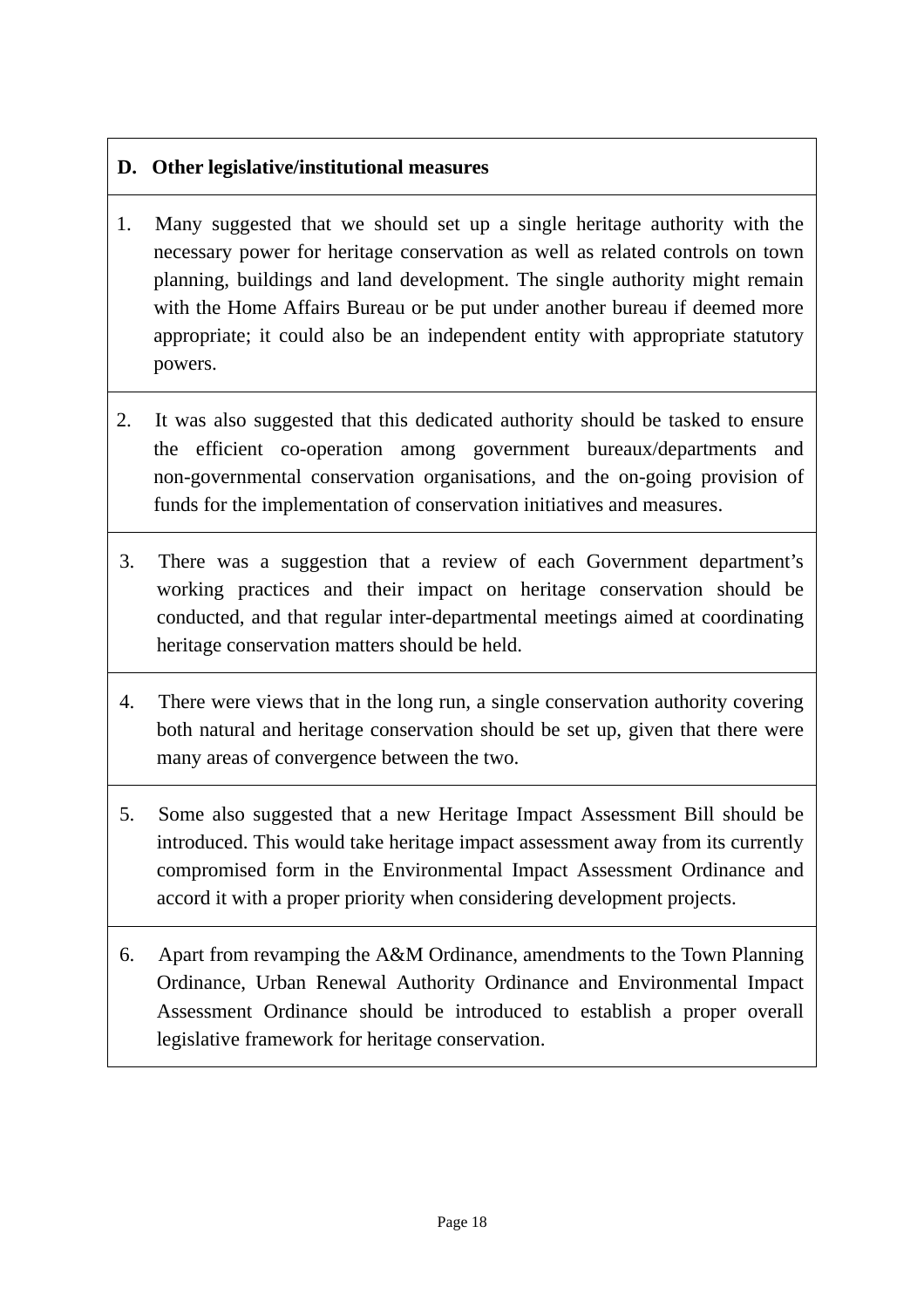## **E. Public engagement**

- 1. The majority supported that the Government should enhance consensus building by strengthening community participation and involvement in heritage conservation matters. Many criticisms towards the present system stemmed mainly from the inadequate communication between the Government and the general public. It was important that critical information, such as feasible options of conservation based on expert opinions, should be disseminated to the public at an early stage of any public works project affecting built heritage to facilitate discussion.
- 2. In particular, DCs should be actively engaged in areas such as assessment and selection of historic buildings/sites in respective districts. Some suggested that heritage conservation task forces or working groups should be set up under DCs or other local organizations. Professional bodies should also be actively engaged in heritage conservation work.
- 3. There was a view that where possible conservation plans should be formulated at the district level to achieve a coherent theme and highlight the characteristics of individual districts. The Government should engage in direct dialogue with local residents instead of relying entirely on the DCs as the consultation channel.
- 4. A few considered that the Star Ferry Pier incident had shown that the current consultation mechanism failed to capture the voices of certain groups which were not part of the established consultative channels. The Government should be more sensitive to these alternative voices and try to maintain a constructive dialogue with these groups through other channels, e.g. the internet.
- 5. Some felt that volunteers should be actively engaged in organising educational activities and that proper training should also be provided to heritage tour guides. There was also a suggestion that a recognition system should be put in place to promote the culture of participation in heritage conservation activities by the general public.